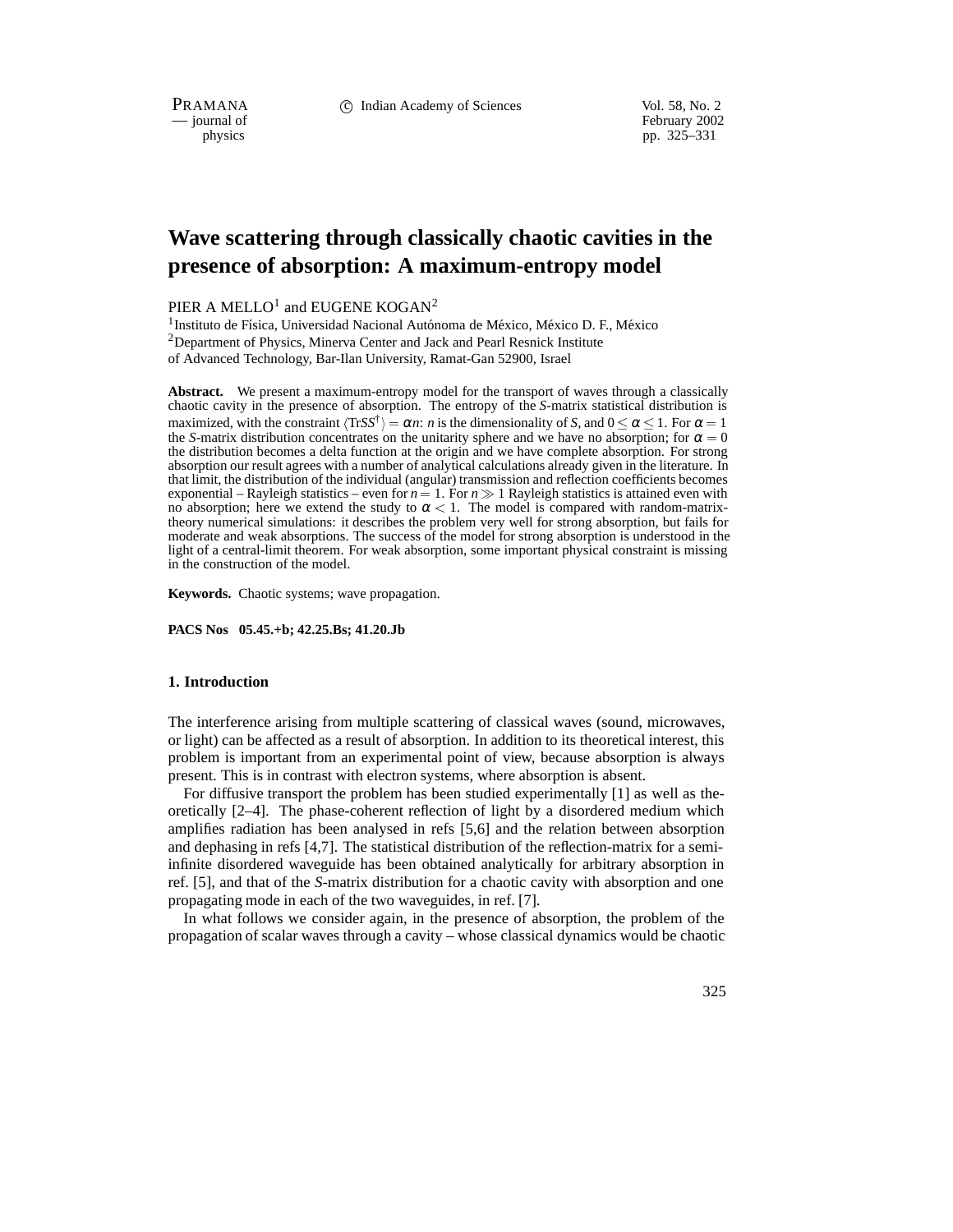– connected to the outside through a number of waveguides supporting an arbitrary number of propagating modes.

Maximum-entropy models [8] have been successful in the description of chaotic scattering through cavities in the absence of absorption. These models rely on the idea of doing statistics directly on the *S* matrix of the system, on the basis of the information which is physically relevant for the problem in question.

We propose below an extension of such models to study the effect of absorption, in the belief that the present approach would complement the analytical derivations mentioned above.

### **2. The** *S* **matrix of the problem**

The scattering of waves through a cavity can be described by an *S* matrix that relates incoming and outgoing amplitudes. For two *N*-channel waveguides the *S* matrix has dimensionality  $n = 2N$ , with the structure

$$
S = \begin{bmatrix} r & t' \\ t & r' \end{bmatrix},\tag{1}
$$

where  $r, r'$  and  $t, t'$  are the *N*-dimensional matrices of reflection and transmission amplitudes with incidence from either waveguide.

In quantum-mechanics, the *universality classes*for *S* matrices were introduced by Dyson [9,10]. In the absence of any symmetries, the only restriction on *S* is unitarity,  $SS^{\dagger} = I$ , due to flux conservation (the *unitary* or  $\beta = 2$  case). In the *orthogonal* case ( $\beta = 1$ ), *S* is symmetric because of either time-reversal invariance (TRI) and integral spin, or TRI, half-integral spin and rotational symmetry. In the *symplectic* case ( $\beta = 4$ ), *S* is self-dual because of TRI with half-integral spin and no rotational symmetry. The intuitive idea of *equal-a-priori probabilities* is expressed mathematically by the *invariant measure* on the matrix space under the symmetry operation for the class in question, giving the *circular* orthogonal, unitary and symplectic ensembles (COE, CUE, CSE).

As a simple example of the orthogonal case, consider the one-dimensional scattering of a spinless particle by the delta potential  $u_0\delta(x)$ ,  $u_0$  being a real number. The twodimensional *S* matrix for this case is

$$
S = \begin{bmatrix} \frac{u_0/(2ik)}{1 - u_0/(2ik)} & \frac{1}{1 - u_0/(2ik)} \\ \frac{1}{1 - u_0/(2ik)} & \frac{u_0/(2ik)}{1 - u_0/(2ik)} \end{bmatrix},
$$
(2)

which is clearly a unitary and symmetric matrix. Suppose we analytically continue  $u_0$  to complex values:  $u_0 = u'_0 - iu''_0$ , with  $u''_0 > 0$  to ensure absorption. The sum of the reflection and transmission coefficients becomes

$$
|r|^2 + |t|^2 = \frac{1 + \frac{|u_0|^2}{4k^2}}{1 + \frac{|u_0|^2}{4k^2} + \frac{u_0''}{k}},
$$
\n(3)

which is indeed  $\lt 1$  for the absorptive case,  $u_0'' > 0$ : because of loss of flux, the resulting *S* is now *sub-unitary*, meaning that the eigenvalues of the Hermitian matrix  $h = SS^{\dagger}$  lie in

## 326 *Pramana – J. Phys.,* **Vol. 58, No. 2, February 2002**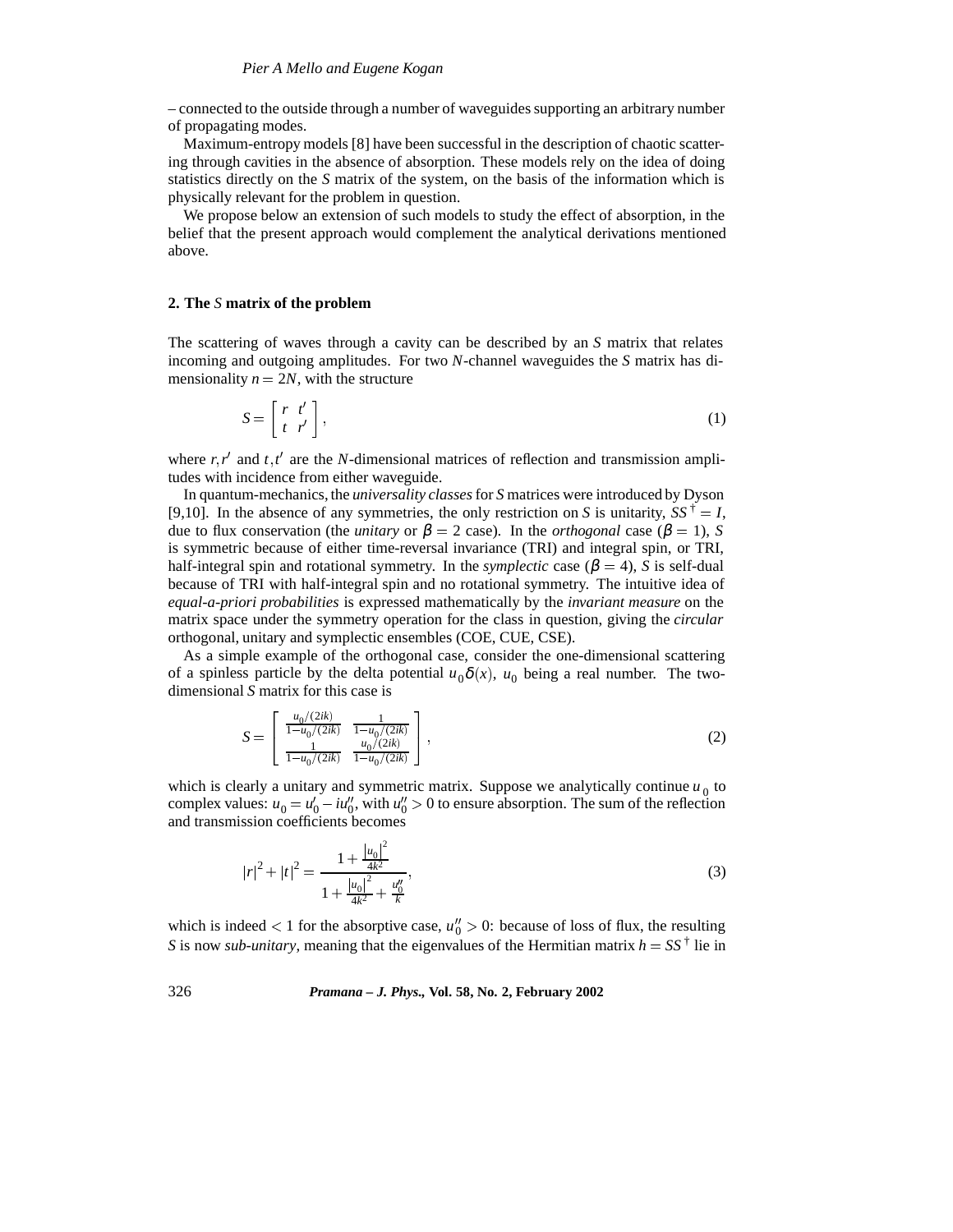the interval between zero and one. However, the *symmetry* property,  $S = S^T$ , is not altered. These properties can be generalized to more complex problems, in which we still speak of the orthogonal case. In the scattering problem of scalar classical waves, the orthogonal case is the physically relevant one and is the one we deal with in the next section.

#### **3. The invariant measure and the maximum-entropy model**

In the analysis of ref. [8], the starting point to construct a random *S*-matrix theory in the absence of absorption is the definition of equal-*a-priori*-probabilities in the space where the *S* matrix for the problem is defined. Similarly, in the present case where absorption is present we introduce a *uniform weight in the space of sub-unitary matrices*. Following ref.  $[11]$  (pp. 63, 64), we define the measure as

$$
d\mu_{sub}(S) = C\theta (I - SS^{\dagger}) \prod_{a \le b} dx_{ab} dy_{ab},
$$
\n(4)

where  $S_{ab} = x_{ab} + iy_{ab}$  and the step function  $\theta(H)$  (for a Hermitian matrix *H*) is nonzero for  $H > 0$  (i.e. for *H* positive definite, so that all its eigenvalues are positive definite) and thus selects *sub-unitary* matrices.

A complex  $n \times n$  sub-unitary matrix can be written in the *polar representation* (refs [11], pp. 63, 64 and [7]) as

$$
S = UDUT,
$$
 (5a)

where the index  $T$  indicates 'transpose'. The matrix  $D$  is diagonal, with the structure

$$
D_{ab} = \rho_a \delta_{ab}, \quad a = 1, \dots, n,
$$
\n(5b)

with  $0 \leq \rho_a \leq 1$ .

The explicit expression of the above measure (4) in terms of the independent parameters of the polar representation (5) is (ref. [11], pp. 63, 64)

$$
d\mu_{sub}(S) = \prod_{a
$$

where  $d\mu(U)$  is the invariant measure for the unitary group in *n* dimensions.

More general statistical distributions of sub-unitary matrices carrying more information than the equal-*a-priori* probability distribution (4) can now be constructed using  $d\mu_{sub}(S)$ as a starting point and writing

$$
dP(S) = p(S)d\mu_{sub}(S).
$$
 (7)

In what follows we propose an information-theoretic criterion to choose  $p(S)$ . The *information-theoretic entropy*  $\mathcal S$  of the *S*-matrix distribution is defined as [12]

$$
\mathscr{S}[p(S)] = -\int p(S)\ln p(S)d\mu_{sub}(S).
$$
\n(8)

We propose, as a model, *the distribution that maximizes the information entropy* (8), subject to the *constraint that the absorption has a given average strength*. Mathematically,

*Pramana – J. Phys.,* **Vol. 58, No. 2, February 2002** 327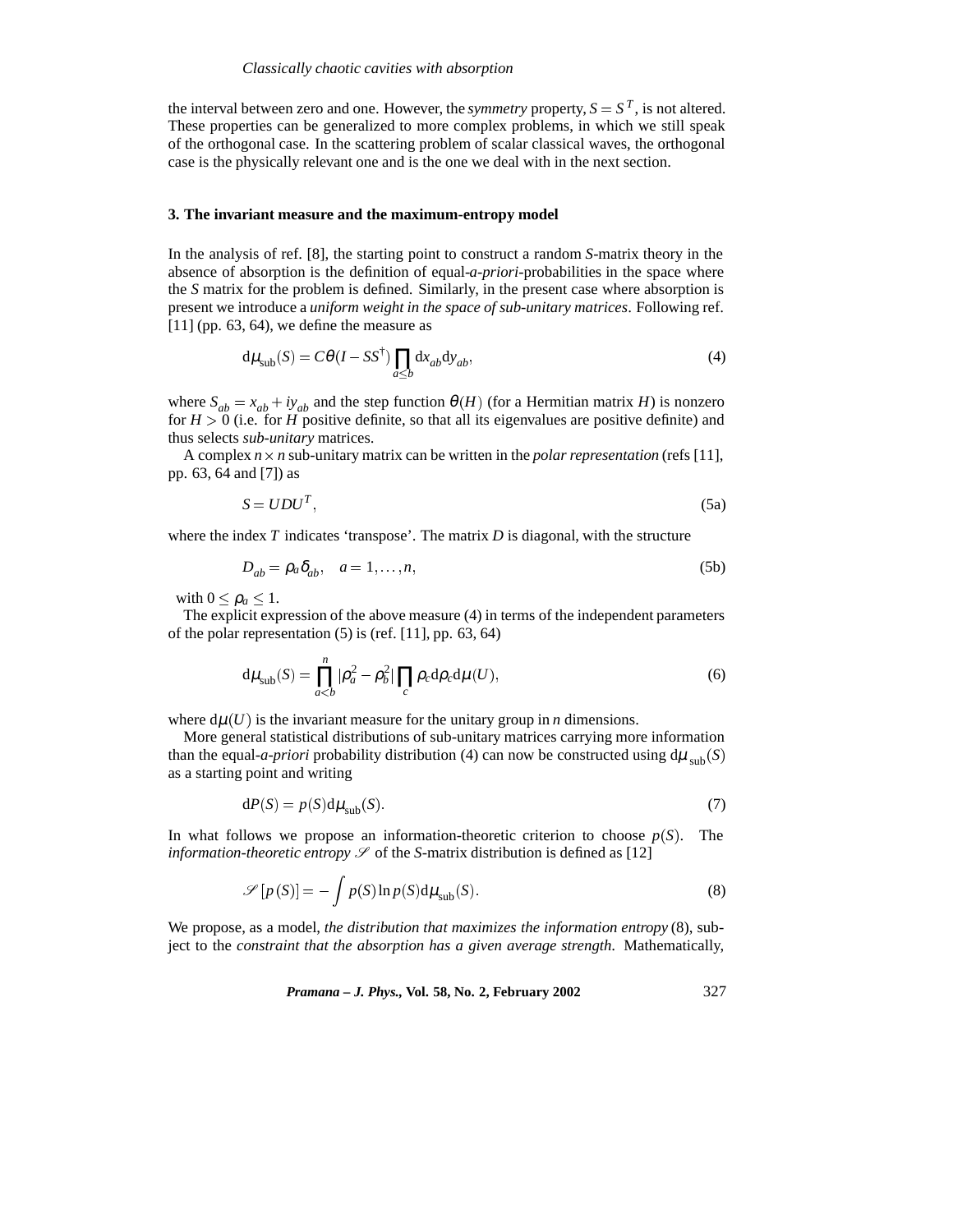this is expressed by the average departure from unitarity of our *S* matrices; we thus write the constraint as

$$
\langle \text{Tr} S S^{\dagger} \rangle = \alpha n, \ \ 0 \le \alpha \le 1. \tag{9}
$$

Thus  $\alpha = 0$  corresponds to complete absorption and  $\alpha = 1$  to lack of absorption. We find

$$
dP(S) = Ce^{-\nu TrSS^{\dagger}} d\mu_{sub}(S), \qquad (10a)
$$

where the constant *C* and the Lagrange multiplier  $\nu$  ensure normalization and the fulfillment of the constraint (9). The limit of no absorption,  $\alpha = 1$ , is attained when the Lagrange multiplier  $v \rightarrow -\infty$  and the distribution concentrates on the unitarity sphere. The limit of complete absorption,  $\alpha \to 0$ , is attained when  $v \to +\infty$ : the distribution then becomes a  $\delta$ -function at the origin and there is no exit signal. Using eqs (5a), (5b) and (6), we write the distribution (10a) as

$$
dP(S) = C \exp\left[-\nu \sum_{a} \rho_a^2\right] \prod_{a (10b)
$$

The result of eq. (10b) – Laguerre ensemble for the variables  $\rho_a^2$  – coincides, for strong absorption, with that obtained in ref. [5] for diffusive waveguides and in ref. [7] for cavities with  $N = 1$ .

The 'ansatz' (10) entails a number of properties and restrictions. First, the average of *S* under the distribution (10) is

$$
\langle S_{ab} \rangle = C \sum_{d} \int U_{ad} U_{bd} \rho_d \exp \left[ -v \sum_{a} \rho_a^2 \right] \prod_{a
$$

From the properties of  $d\mu(U)$  [13] one verifies that

$$
\int U_{ad} U_{bd} \mathrm{d}\mu(U) = 0,\tag{12}
$$

and thus  $\langle S_{ab} \rangle = 0$ . Therefore, applications of the model (10) should be restricted to cases where *prompt processes* are absent and so  $\langle S \rangle = 0$  [8,12,14]. Second, we comment on the so-called analyticity–ergodicity requirements

$$
\left\langle S_{a_1b_1}^{n_1} \cdots S_{a_pb_p}^{n_p} \right\rangle = \left\langle S_{a_1b_1} \right\rangle^{n_1} \cdots \left\langle S_{a_pb_p} \right\rangle^{n_p}
$$
\n(13)

which are discussed in ref. [12] for unitary matrices. As we shall see in the next section, the *S* matrix for uniform volume absorption (in quantum mechanics, a constant potential  $-iW$  throughout the cavity) can be obtained from that without absorption evaluating it at the complex energy  $E + iW$ , i.e.  $S(E + iW)$ . It follows that the argument of ref. [12] leading to the analyticity–ergodicity requirements for unitary matrices applies here as well. That eq. (13) is satisfied for the distribution (10) can be seen writing the averages in question as in eq. (11).

## 328 *Pramana – J. Phys.,* **Vol. 58, No. 2, February 2002**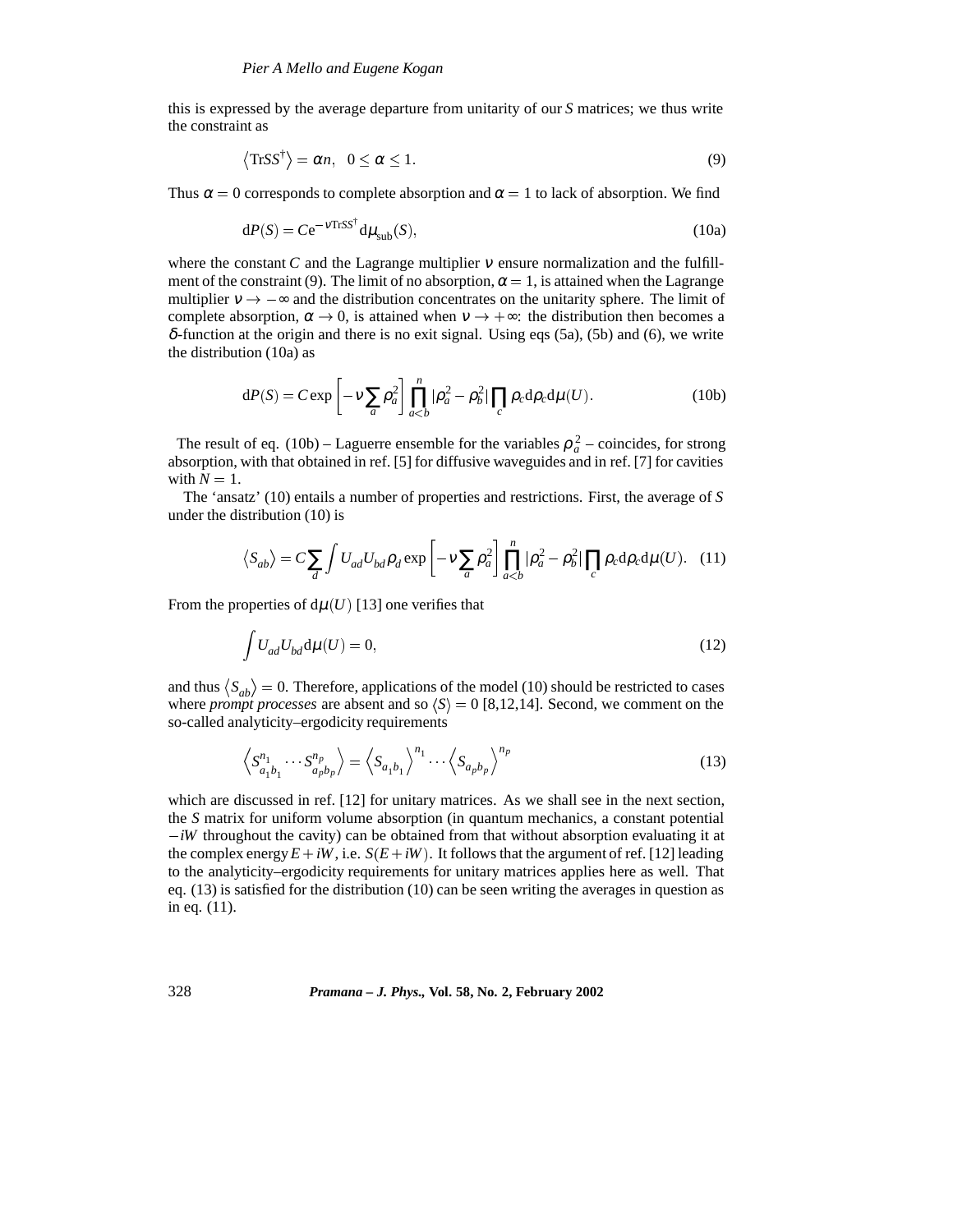#### **4. Results**

Some of the predictions of the present model have been compared with RMT numerical simulations, in which the *S* matrices are constructed as

$$
S(E) = -\frac{I_n + iK(E)}{I_n - iK(E)},\tag{14}
$$

with

$$
K_{ab}(E) = \sum_{\lambda} \frac{\gamma_{\lambda a} \gamma_{\lambda b}}{E_{\lambda} - E}.
$$
\n(15)

The matrix  $I_n$  above is the  $n \times n$  unit matrix. The  $E_\lambda$ 's are generated from an 'unfolded' zero-centered GOE [15] with average spacing Δ. The  $\gamma_{\lambda a}$ 's are statistically independent, real, zero-centered Gaussian random variables. At  $E = 0$ ,

$$
\langle S_{ab}\rangle = -\frac{1-\pi \langle \gamma_{\lambda a}^2 \rangle / \Delta}{1+\pi \langle \gamma_{\lambda a}^2 \rangle / \Delta} \delta_{ab},\tag{16}
$$

and we require  $\langle S \rangle = 0$ . In the quantum case, addition of a constant imaginary potential *iW* inside the cavity makes the  $E_\lambda$ 's complex and equal to  $E_\lambda - iW$  (see also ref. [7]). This is equivalent to evaluating the above expressions at the complex energy  $E + iW$ , which makes  $S(E + iW)$  subunitary.

The simplest case is that of a cavity with one waveguide supporting only one open channel  $(n = 1)$ : *S* is thus the reflection amplitude back to the only channel we have. Equation (5) for *S* in the polar representation reduces to  $S = \rho \exp(i\theta)$ . Thus  $\rho^2$  represents the reflection coefficient  $R$ . The uniform weight  $(6)$  and the distribution  $(10)$  reduce to

$$
d\mu_{sub}(S) = \rho d\rho d\theta, \quad dP(S) = Ce^{-\nu\rho^2} \rho d\rho d\theta. \tag{17}
$$

The *R*-probability density is

$$
w(R) = De^{-VR}, \qquad 0 \le R \le 1 \tag{18}
$$

*D* and <sup>ν</sup> being given by

$$
D = \frac{v}{1 - e^{-v}}, \quad \langle R \rangle = \frac{1}{v} - \frac{1}{e^v - 1} = \alpha. \tag{19}
$$

For weak absorption,  $\alpha \approx 1$ ,  $v \rightarrow -\infty$  and the distribution (18) becomes strongly peaked around  $R = 1$ , i.e. the unitarity circle, reducing to the one-sided delta function  $\delta(1 - R)$  as  $\alpha \to 1$ . In the other extreme of *strong absorption*,  $v \to +\infty$ ,  $\alpha \approx 1/v$ ,  $D \approx 1/\alpha$  and

$$
w(R) \approx \langle R \rangle^{-1} e^{-R/\langle R \rangle},\tag{20}
$$

which is *Rayleigh's distribution* with the average  $\langle R \rangle = \alpha$ .

*Pramana – J. Phys.,* **Vol. 58, No. 2, February 2002** 329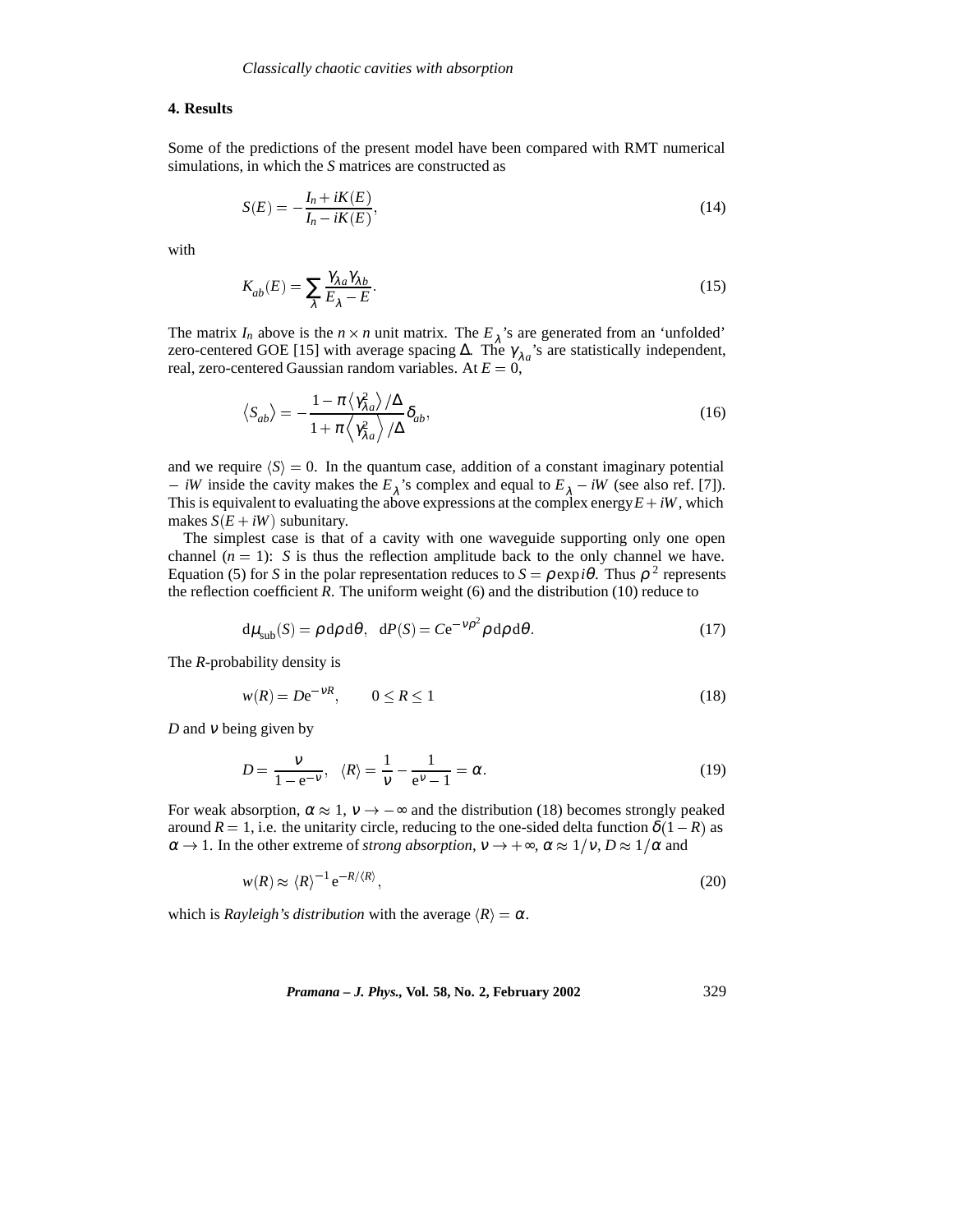

**Figure 1.** The distribution of the reflection coefficient *R* for a cavity with one wave guide, supporting one channel: (left) in the presence of strong absorption ( $\langle R \rangle = \alpha =$ 0.034); (right) for moderate absorption ( $\langle R \rangle = \alpha = 0.410$ ).



**Figure 2.** The distribution of the transmission coefficient *T* for a cavity with two waveguides, each supporting one open channel, in the presence of strong absorption  $(\alpha = 0.049).$ 

Figure 1 shows for  $n = 1$  the results of the RMT numerical simulation described above (as histograms), compared with the present model for the corresponding value of  $\alpha$  (continuous curves). For strong absorption the model works very well, the agreement with Rayleigh's law being excellent, while for moderate and weak absorptions the model fails.

Figure 2 shows the distribution of the transmission coefficient *T* obtained from a RMT simulation for  $n = 2$  and strong absorption. The agreement with the Rayleigh distribution

330 *Pramana – J. Phys.,* **Vol. 58, No. 2, February 2002**